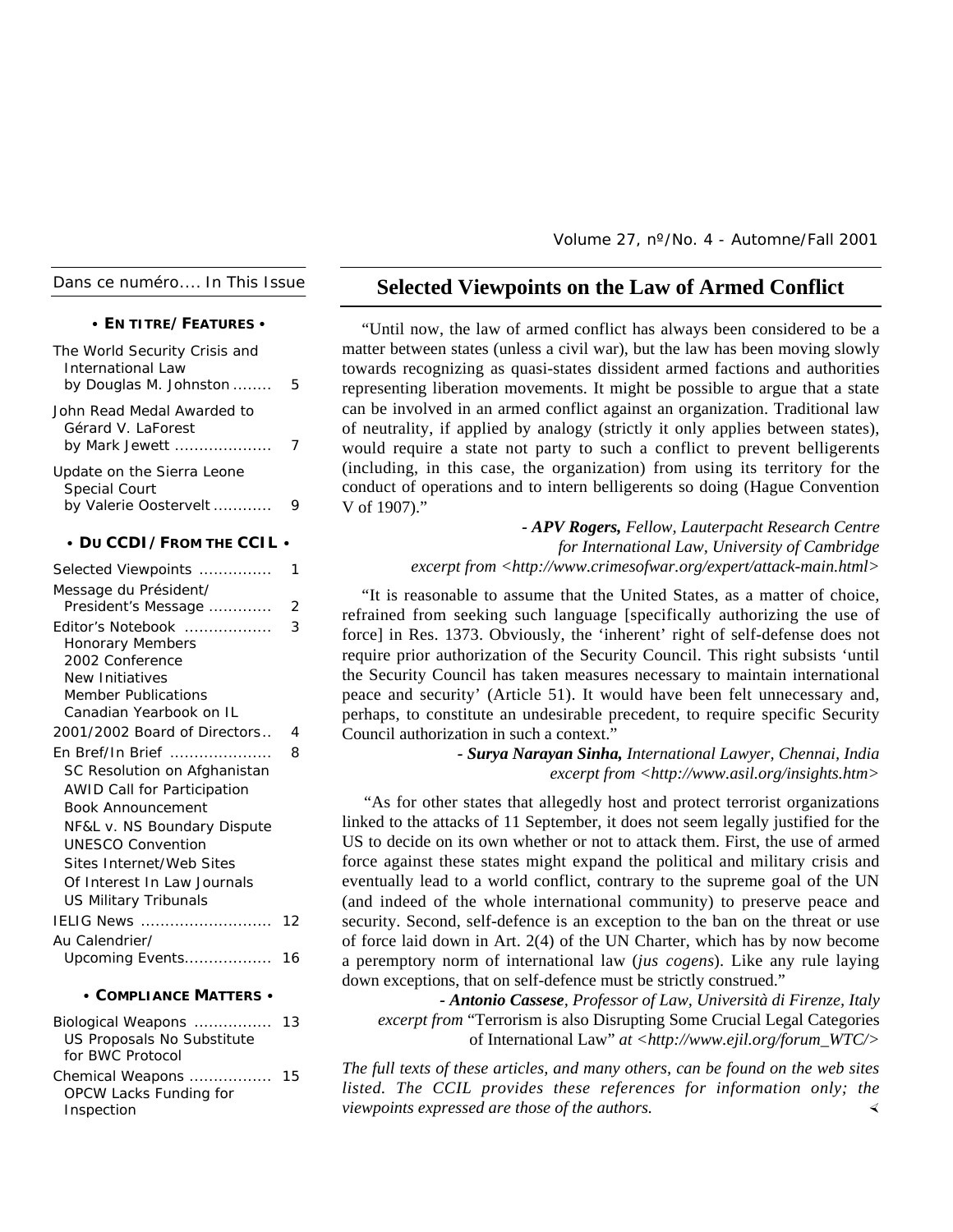# **Message du président du président du président du président du président du président du président du président du président du président du président du président du président du président du président du président du pr**

Le congrès du CCDI 2001 a été un succès retentissant. En commençant par l'intéressant discours liminaire de Lloyd Axworthy lors de l'assemblée annuelle, le congrès a donné lieu à des échanges dynamiques, suggérant des pistes d'études stimulantes. L'atelier initial, sur ce qu'on appelle souvent l' « exceptionnalisme américain », a donné le ton à un débat engagé et celui-ci a été maintenu tout au long du congrès. Mes remerciements sincères à la professeure Jutta Brunnée et au comité d'organisation pour une mission exécutée avec brio. Je souligne, bien sûr, notre directrice administrative, Sonya Nigam, qui a pris charge de la myriade des détails administratifs avec sa bonne humeur et son efficacité habituelles. Merci aussi à l'Institut international de l'océan pour sa contribution à notre programme.

Plus de 300 personnes ont participé au congrès, y compris un fort contingent d'étudiants et d'étudiantes enthousiastes. Le congrès a permis de réaliser un des buts principaux du CCDI, celui de rassembler des gens de partout au Canada, des milieux professionnels et universitaires, qui s'intéressent au droit international. À nos collaborateurs et commanditaires, le ministère des Affaires étrangères et du Commerce international, le ministère de la Justice, le Conseil de recherches en sciences humaines, Ogilvy Renault et Thomas and Partners, nous devons un vote de remerciements en leur nom. Si l'occasion se présente, faites-leur savoir combien le congrès du CCDI contribue à la vie professionnelle des internationalistes au Canada. Le budget un peu plus élevé dont nous disposions cette année a facilité la participation de spécialistes de l'extérieur du Canada, lesquels ont apporté à nos discussions, formelles et informelles, un air de nouveauté et de diversité.

Le professeur Ronald St. John Macdonald, récemment proclamé président honoraire du CCDI, selon son vœu, nous a lancé un défi, malgré son absence! Dans un message passionné, notre fondateur et ami a invité les juristes canadiens de droit international, dans le prolongement des incidents du 11 septembre, à formuler et à mettre en œuvre une contribution canadienne particulière pour le monde. M. Axworthy lui a aussitôt emboîté le pas dans cette demande, insistant que le Canada ne devrait pas déroger à ses engagements historiques envers la primauté du droit sur la scène internationale, la justice pénale internationale, la consolidation et le maintien

The 2001 CCIL Conference was a resounding success. From Dr Lloyd Axworthy's challenging keynote address to the Annual Meeting, the Conference was marked by lively exchanges and rich opportunities for learning. The opening Round Table, on what is often called 'American exceptionalism,' set the tone for engaged debate, a tone that continued through all the panels. My sincere thanks to Professor Jutta Brunnée and the conference committee for a job brilliantly done. Of course, our Executive Director, Sonya Nigam, presided over the myriad organizational details with her characteristic good cheer and efficiency. Thanks as well to the International Oceans Institute for its contributions to our programme.

With well over 300 registrants, including a large contingent of enthusiastic students, the Conference served one of the principal purposes of the CCIL: to bring together from across the country all those professionals and students interested in international law. Our supporters and sponsors including the Department of Foreign Affairs and International Trade, the federal Department of Justice, the Social Sciences and Humanities Research Council, Ogilvy Renault, and Thomas and Partners, are owed a vote of thanks from all of us. If you have occasion to do so, please let them know how much the CCIL Conference contributes to the professional life of international lawyers in Canada. A larger budget this year also helped to facilitate enhanced participation from panelists from outside Canada, which contributed flavour and diversity to the discussions, both formal and informal.

As is his wont, Professor Ronald St. John Macdonald, newly proclaimed Honorary President of the CCIL, challenged us even in his absence! In a stirring message, our founder and friend called on Canadian international lawyers to articulate and pursue a specific Canadian contribution to the world in the wake of the events of September  $11<sup>th</sup>$ , 2001. In this call, Professor Macdonald was joined by Dr Axworthy, who insisted that Canada should hold true to its historic commitments to the rule of law internationally, to international criminal justice, to peace-building and peace-keeping, and to the protection of civilians in conflict and post-conflict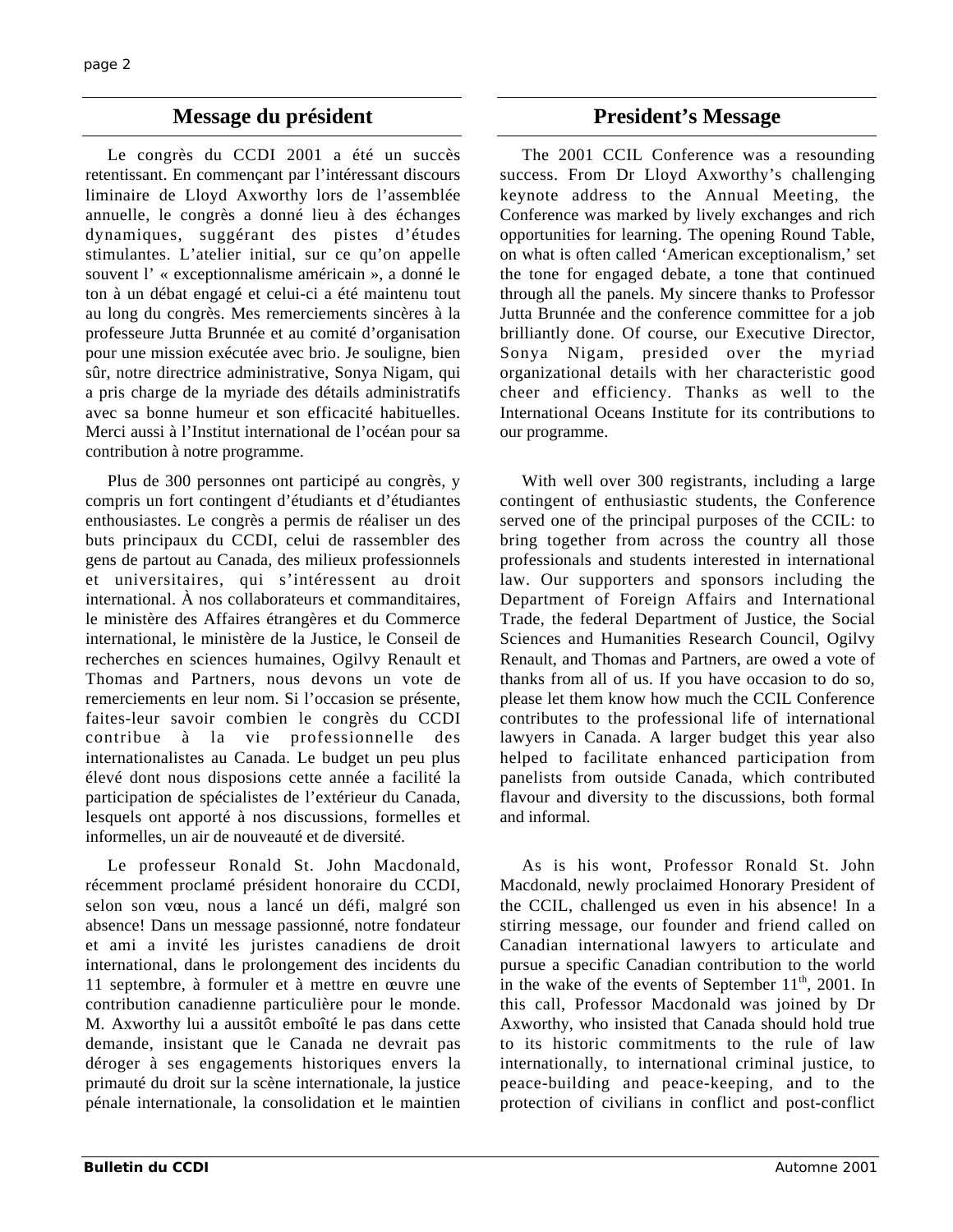de la paix ainsi que la protection des citoyens et citoyennes en situation de conflit et post-conflit. Le conseil d'administration et le comité exécutif ont pris bonne note de ce défi et exploreront comment y donner suite. Bien que le CCDI ait toujours refusé de prendre position officiellement, cette politique n'empêche pas l'intérêt, l'engagement et l'éducation, ni même une action planifiée avec soin. Je vous invite à nous faire part de vos idées en communiquant avec moi ou un des membres de l'exécutif. On peut me joindre à l'adresse <stephen.toope@mcgill.ca>. J'en profite pour vous offrir mes meilleurs voeux pour une très joyeuse saison des fêtes.

situations. The Board and Executive Committee take these challenges seriously, and we will be exploring appropriate means to respond. Although the CCIL has consistently decided against adopting 'official' positions, this policy does not preclude concern, engagement, education – nor even carefully considered action. I invite you to share your ideas with me or with other members of the Executive. I can be reached at: <stephen.toope@mcgill.ca>. Please accept my warm wishes for a happy holiday season.  $\triangleleft$ 

**Stephen J. Toope** Président / President

# **Editor's Notebook: Cahier du rédacteur**

## *1. Honorary Members*

For those who did not attend the CCIL Banquet or Annual Meeting in October, President Toope announced two decisions of the Board of Directors taken to recognize the contributions of current and past CCIL members. First, as President Toope mentioned in his message, Professor Ronald St. John Macdonald, CCIL founder and first President, was made *Honorary President* in appreciation of his considerable contribution over the years. Second, the Board took the important step of creating a new category of permanent membership, one meant to recognize the past contributions of members who are now deceased. At the outset, five former members have been appointed as *Past Honorary Members*. Each is either a former Life Member or has at one point had an award granted in his name that has not been offered in recent years. These include: Richard Baxter, Maxwell Cohen, Gerald Fitzgerald, Wolfgang Friedman and John Humphrey. Le CCDI est fier d'honorer le travail continu du professeur Macdonald et d'honorer la mémoire des membres qui ne sont plus avec nous.

### *2. Conference 2002/Congrès 2002*

The Executive Committee will begin planning the Conference 2002 at its January  $7<sup>th</sup>$  meeting. Nominations for the Organizing Committee, ideas for the Conference theme and suggestions for panel topics and speakers are welcome. Toutes les idées devraient être envoyées au CCDI par courrier régulier ou par courriel à <conference@ccil-ccdi.ca> à midi au plus tard le 7 janvier, 2002.

#### *3. New CCIL Initiatives*

Attendees of the 2001 Conference would have heard Dr. Lloyd Axworthy's call in his keynote speech for Canadian international lawyers to present Canadian perspectives on current international issues, a call that was echoed by Professors Ronald St. J. Macdonald and Douglas Johnston. In this issue of the *Bulletin*, Professor Johnston has proposed (on page 5) a specific form for the organization of such a Canadian contribution. The Executive Committee invites comments on the proposals and will be considering both the proposal and the comments over the course of its winter and spring meetings. A special page on the CCIL website has been created to disseminate the proposal and provide for a limited form of on-line discussion. À tout moment, vos commentaires peuvent être envoyés par courrier régulier ou par courriel au bureau du CCDI ou à <br/> <br/>bulletin@ccil-ccdi.ca>.

In pursuit of the same goal, the Board of Directors also recently approved an initiative which will see the CCIL act as an intermediary between members and the public. An 'Experts on Call' list is being created, containing contact information of members with significant expertise in one or several issue-areas. The CCIL will distribute this list to media outlets and other interested organizations, and will make it available on the website. Anyone interested in being added to the 'Experts on Call' list for an initial two year period, or in acting as coordinator, should contact the CCIL office or send an email to  $\langle$ bulletin@ccil-ccdi.ca $\rangle$ .

*(continued on page 16 - suite page 16)*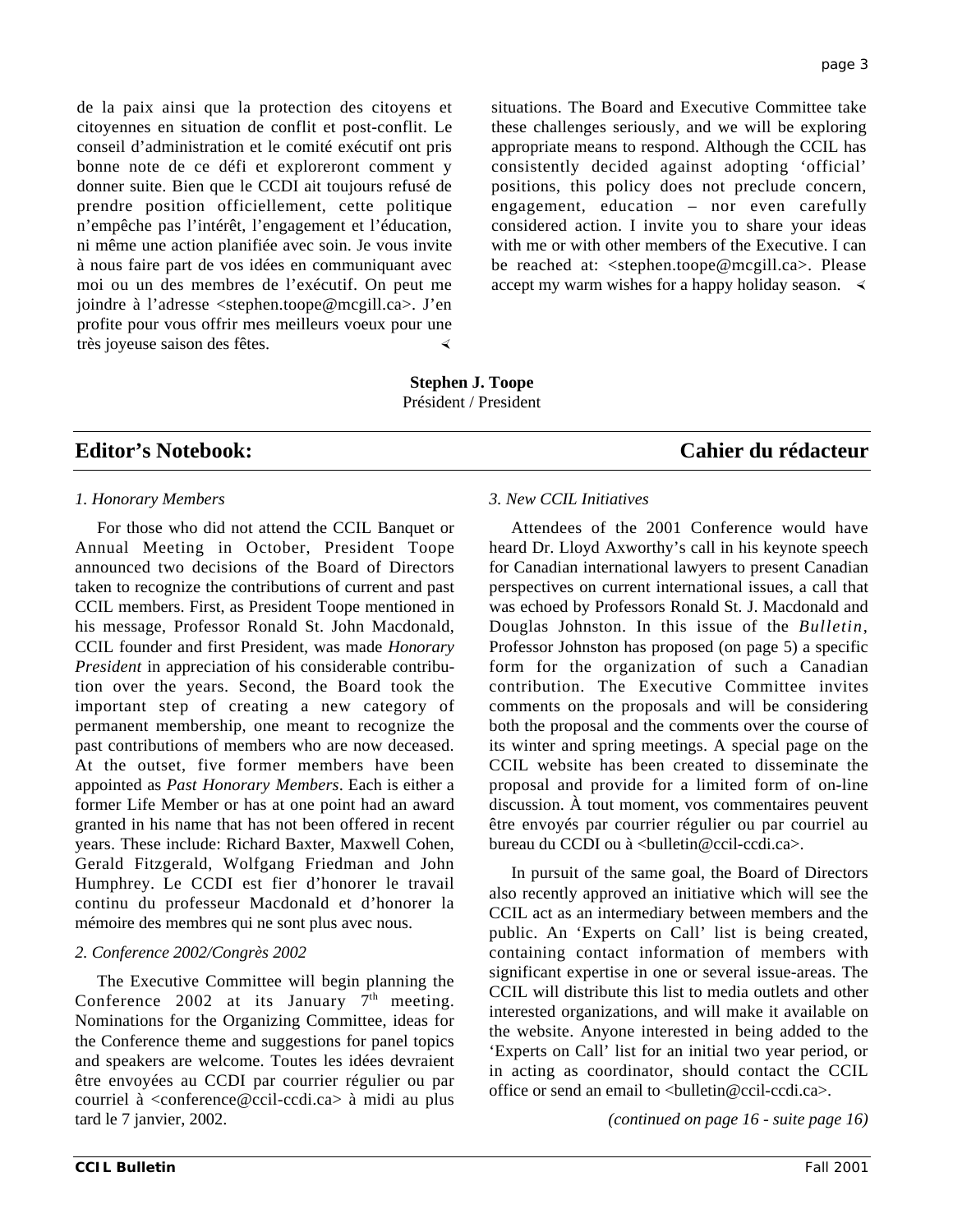# **Board of Directors / Conseil d'administration - 2001/2002**

#### **Executive Committee Members / Membres du Comité Exécutif**

| Officers / Officiers                                     |            |                                                       |        |  |  |
|----------------------------------------------------------|------------|-------------------------------------------------------|--------|--|--|
| President/Président: Stephen Toope                       | (2003)     | Vice President/Vice-présidente: Johanne Levasseur     | (2003) |  |  |
| McGill University, Faculty of Law                        |            | Human Rights Law, Department of Justice               |        |  |  |
| Treasurer/Trésorier: Clifford Sosnow                     | (2003)     | Vice President/Vice-président: Yves Le Bouthillier    | (2002) |  |  |
| Lang Michener                                            |            | Scholar-in-Residence, DFAIT                           |        |  |  |
| Secretary/Secrétaire: John H. Currie                     | (2003)     | Vice President/Vice-président: Bruce Stockfish        | (2002) |  |  |
| Faculté de Droit, Université D'ottawa                    |            | Copyright Policy, Heritage Canada                     |        |  |  |
|                                                          |            | Members at Large / Membres sans fonction déterminée   |        |  |  |
| Lt. Col. Kirby Abbott                                    | (2003)     | Robert McDougall                                      | (2003) |  |  |
| Office of the Deputy Judge Advocate General              |            | Bar Admission Course, LSUC                            |        |  |  |
| Cam Curruthers                                           | (2003)     | John McManus                                          | (2003) |  |  |
| Department of Foreign Affairs and International Trade    |            | Justice Canada                                        |        |  |  |
| <b>Anne Daniel</b>                                       | (2002)     | Vello Mijal                                           | (2002) |  |  |
| <b>Environment Canada</b>                                |            | Natural Resources Canada / Justice Canada             |        |  |  |
| Mark Jewett                                              | (2003)     | Valerie Oosterveld                                    | (2002) |  |  |
| General Counsel and Corporate Secretary, Bank of Canada  |            | Department of Foreign Affairs and International Trade |        |  |  |
| Edward G. Lee, Q.C                                       | (2002)     | D. Paul Rutkus                                        | (2002) |  |  |
| Retired                                                  |            | Legal Services, Royal Canadian Mounted Police         |        |  |  |
| Joël Lépine                                              | (2002)     | <b>Timothy Wilson</b>                                 | (2002) |  |  |
| Bureau du conseil privé                                  |            | Legal Services, Supreme Court of Canada               |        |  |  |
| Silvia Maciunas                                          | (2002)     | Honorary Solicitor/Avocat honoraire                   |        |  |  |
| Lawyer/Consultant                                        |            | Donald Dow, Gowling Lafleur Henderson LLP             |        |  |  |
|                                                          | Ex Officio |                                                       |        |  |  |
| Immediate Past President/Présidente sortante             |            | Kim Carter                                            |        |  |  |
| Legal Advisor, DFAIT/Conseiller juridique, MAECI         |            | Michael R. Leir                                       |        |  |  |
| Senior General Counsel/Avocat principal général, Justice |            | <b>Yves De Montigny</b>                               |        |  |  |
| Société québécoise de droit international (présidente)   |            | Carol Hilling                                         |        |  |  |
| Other Members of the Board / Autres membres du conseil   |            |                                                       |        |  |  |
| $L, H, D, m, m, \lambda, \lambda$                        | ിവറ        | $V$ and $V$ and                                       | (2002) |  |  |

| Jutta Brunnée                                  | (2003) | Karen Knop                                     | (2003) |  |
|------------------------------------------------|--------|------------------------------------------------|--------|--|
| Faculty of Law, University of Toronto          |        | Faculty of Law, University of Toronto          |        |  |
| Chi Carmody                                    | (2002) | Suzanne Lalonde                                | (2003) |  |
| Faculty of Law, University of Western Ontario  |        | Faculté de droit, Université de Montréal       |        |  |
| Maurice Copithorne                             | (2003) | Ross Leckow                                    | (2002) |  |
| Faculty of Law, University of British Columbia |        | Legal Department, International Monetary Fund  |        |  |
| Armand de Mestral                              | (2002) | Denyse MacKenzie                               | (2003) |  |
| Faculty of Law, McGill University              |        | Trade Law Division, DFAIT                      |        |  |
| H. Scott Fairley                               | (2002) | Ted McDorman                                   | (2002) |  |
| Klotz $& Co.$                                  |        | Faculty of Law, University of Victoria         |        |  |
| Donald J. Fleming                              | (2003) | Karin Mickelson                                | (2003) |  |
| Faculty of Law, University of New Brunswick    |        | Faculty of Law, University of British Columbia |        |  |
| Elaine Hughes                                  | (2002) | Dean Dawn Russell                              | (2002) |  |
| Faculty of Law, University of Alberta          |        | Faculty of Law, Dalhousie University           |        |  |
| Hugh Kindred                                   | (2003) | William Schabas                                | (2002) |  |
| Faculty of Law, University of Dalhousie        |        | National University of Ireland                 |        |  |

# **Honorary Members / Membres honoraires**

| 0.010                         | Tharloc.<br>William<br>. Ronald 1<br>∵raham<br>Macdona:<br>$\sim$ $\sim$ $\sim$<br>⊟∩nat    |
|-------------------------------|---------------------------------------------------------------------------------------------|
| $D_{\alpha\alpha}$<br>Mempers | <b>Dichard</b><br>$W_0$ $\epsilon$<br>, ierald<br>∴ohen<br>lohn.<br>∤ Friedman<br>Maxwell L |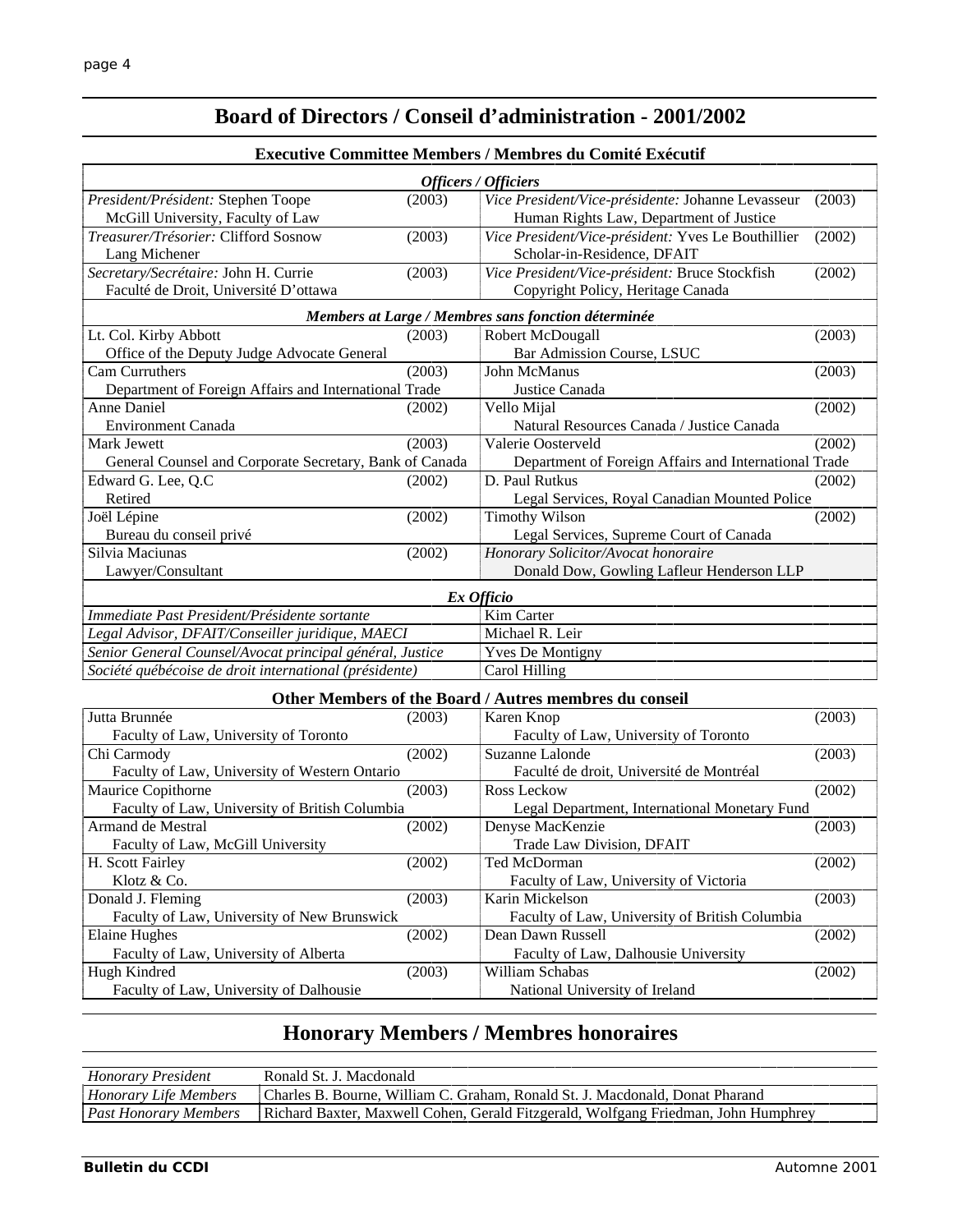# **The World Security Crisis and International Law**

## **By Douglas M. Johnston**

The international law system has always been stigmatized. Critics have pointed to its normative ambiguity, its institutional weaknesses and omissions, its availability as an instrument of power politics, its record of non-compliance, its lack of an empirical tradition, its overdependence on state consent, its bilateralist heritage, its utopian worldview, its tendency to create overexpectations, and other real or perceived deficiencies. At the international level, legal and political theories have always been intertwined, generating controversy over the nature, purposes and effectiveness of the system. Yet we all persevere in the belief that progress in our lifetime has been very substantial and that a global legal community is slowly but surely evolving.

At the latest annual conference, CCIL members had the opportunity to discuss such basic issues as unilateralism and diversity in the cruel light of the current world security crisis, and to consider the relevance of theory, old and new, to this suddenly overwhelmingly challenge. During the "dialogue" on Structure and Process I used the occasion to pass on the idea of a CCIL project that would take up this challenge on a Canada-wide basis, an idea that originated with our distinguished founding President (and now our Honorary President) Professor Ronald St. J. Macdonald. Many appropriate and heartfelt tributes were paid to Ronald during the sessions and at the banquet, but none, I am sure, would be more appreciated than a membership-based endorsement of an ambitious project that would make a distinctly Canadian contribution to the cause of international law in these troubled times, as eloquently argued at the opening session by Dr. Lloyd Axworthy, our former Foreign Minister.

What is envisaged is a Canada-wide initiative linking the international lawyers of all regions, drawn from the government service, the academic community, and the more leisurely domain of "retirement", focussing together on designated legal issues at the heart of the world security crisis. Characteristically, Ronald has emphasized the need to involve students in such a project, supervised in the classroom by an instructor committed to it. Perhaps I may be permitted to use this column to suggest a write-in by CCIL members indicating their support for such an effort and suggesting themes and topics that might be designed into a project. I have no doubt the Editor of the Bulletin would be glad to pass on these responses to the President, placing the Board in a position to judge whether a major initiative on this scale is feasible.

Let me start the ball rolling by offering a few thoughts on approaches that might be considered.

## **I. PURPOSES**

- a) To develop a national consensus within the international law community of Canada on how to strengthen the international legal system's capacity to deal effectively and fairly with the global phenomenon of terrorism and associated problems;
- b) To create viable working relationships among participating groups and individuals in different regions of the country, involving government practitioners, professional academics, students, and retirees;
- c) To establish intellectual liaison between international lawyers and other specialists in cognate disciplines and sectors, such as international relations, international organization, security studies, cultural studies, political theory and Canadian foreign policy; and
- d) To produce a succession of working papers, reports, monographs, proceedings, and a final set of recommendations that would be of publishable standard and constitute a very substantial contribution to the world literature on these fundamental issues.

## **II. METHODS**

Regional working groups would perhaps be most easily organized and maintained through university sponsorship and support, but a federal government working group may prefer to meet on its own, at least in the initial stages of the project. The output of the working groups would be sent periodically for collation, integration and editing by a National Steering Committee under the auspices of the CCIL, which would be responsible for the overall supervision of the working group activities and for the publication of the manuscripts received.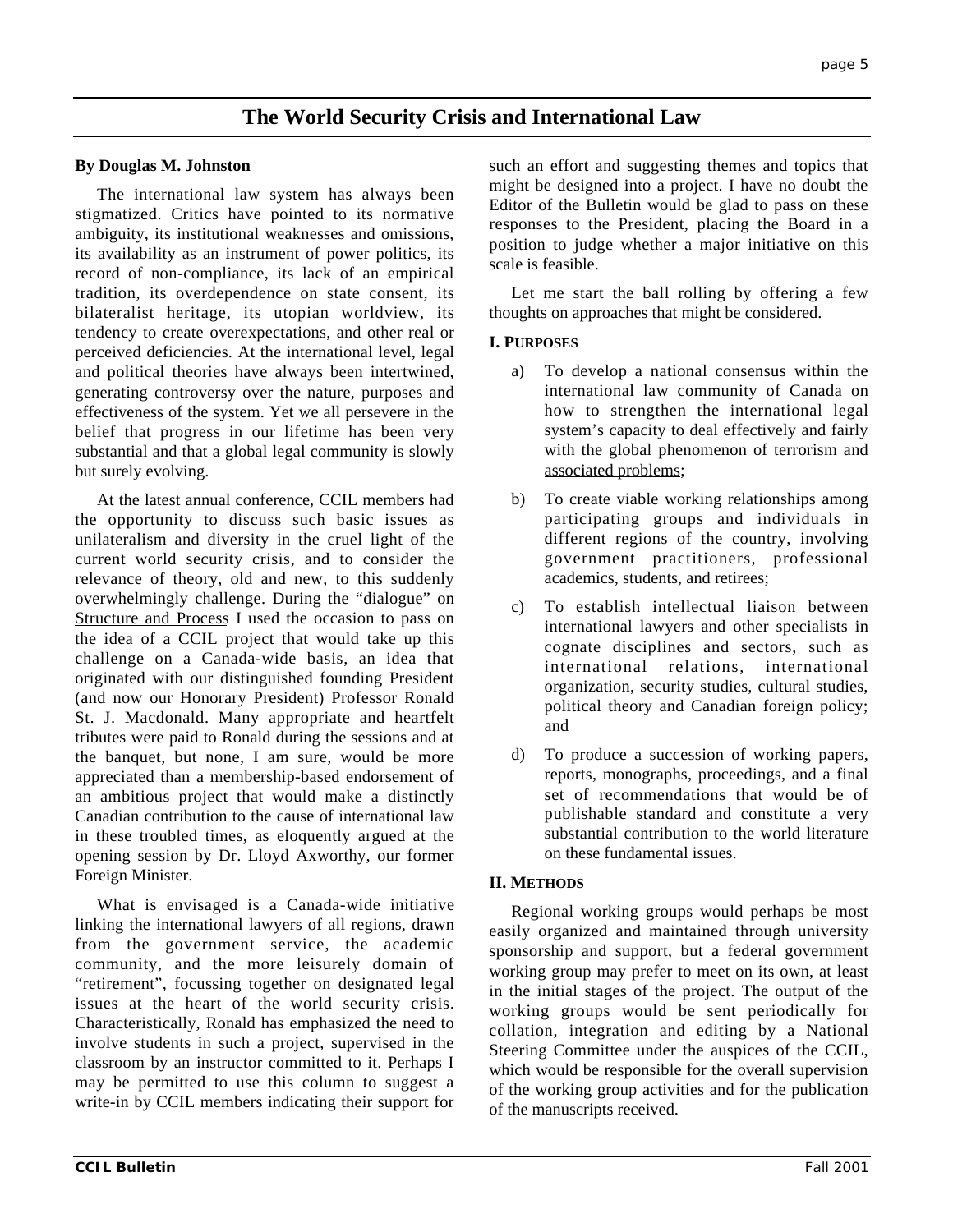In heavily populated areas it might be possible for the academic international lawyers and their students at neighbouring universities to come together and form a larger and more diversified working group than would be possible elsewhere. There is no need to strive for uniformity. Some group organizers from the beginning may be able to draw in talent from a fairly broad coalition of disciplines and sectors of specialization; other may prefer to proceed more gradually from a law-based core, using interested colleagues and fellow students in other fields at a later stage of what may be designed as a two-year undertaking.

The project should be sufficiently well funded to permit at least two national meetings:

- i) a 2-day national planning workshop at the beginning of the process to gather together themes, topics, and operational concepts from those willing and able to play a central role in the project (perhaps 20-25 key participants from throughout the country);
- ii) a 3-day national conference near the end of the process to review the works and ideas that have been produced, and to establish a consensus (or at least a majority view) on recommendations from the Canadian international law community (perhaps 100-150 participants from throughout the country).

## **III. THEMES/TOPICS**

Many different themes and topics could be designed into a large-scale, country-wide, crossdisciplinary programme. For example, the following might be considered to start the list:

- a) The scope of the UN Security Council's authority in resort to the use of force under the Charter;
- b) The theory and practice of (positive and negative) sanctioning within the framework of contemporary international law and diplomacy;
- c) The history and theory of coalition-building in the name of the world community;
- d) Current theories on the right of self-defence under the UN Charter and customary international law;
- e) The actual and potential effectiveness of the extradition treaty system as a means of dealing with world terrorism;
- f) An evaluation of current anti-terrorism treaties and other related international instruments;
- g) The problem of defining "terrorism";
- h) The international politics, economics and sociology of terrorism;
- i) The limitations of the global diplomatic arena in the age of world terrorism;
- j) The economic and political cost of human security in the age of bioterrorism;
- k) The availability of weapons of mass destruction;
- l) The causes of terrorism: e.g. (i) injustice; (ii) poverty; (iii) religious fanaticism; (iv) violent cultures; (v) Western foreign policies; (vi) globalization;
- m) The impact of religion on the history of international law;
- n) The concept of a rule-of-law approach to the problem of world terrorism;
- o) The case for and against adjudicative and nonadjudicative international mechanisms for the treatment of terrorism and related crimes;
- p) The case for and against a world charter on human security;
- q) The analogy between piracy and terrorism;
- r) Terrorism and the Lockerbie precedent;
- s) Terrorism and the death penalty issue;
- t) A functionalist approach to unilateralism and multilateralism in international law and diplomacy;
- u) The responsibilities and prerogatives of superpower status in theory and history;
- v) Terrorism and legal theory: schools, doctrines, and conceptual frameworks reconsidered; and
- w) Terrorism from the perspective of Canadian foreign policy.

I certainly subscribe to the view of Dr. Axworthy that Canadian professional societies such as CCIL have a role to play on the world stage, at a time in history when partnerships have to be forged between state and non-state institutions, especially when the fabric of modern society is under threat. Canadian society has much talent, energy and goodwill to contribute, and surely there was never a better time to justify our national reputation as an effective and responsible member of the world community.

*Editor's note: See page 3, section 3 for information on how to make comments on this proposal and find details on both the progress of the initiative and any resulting research program.*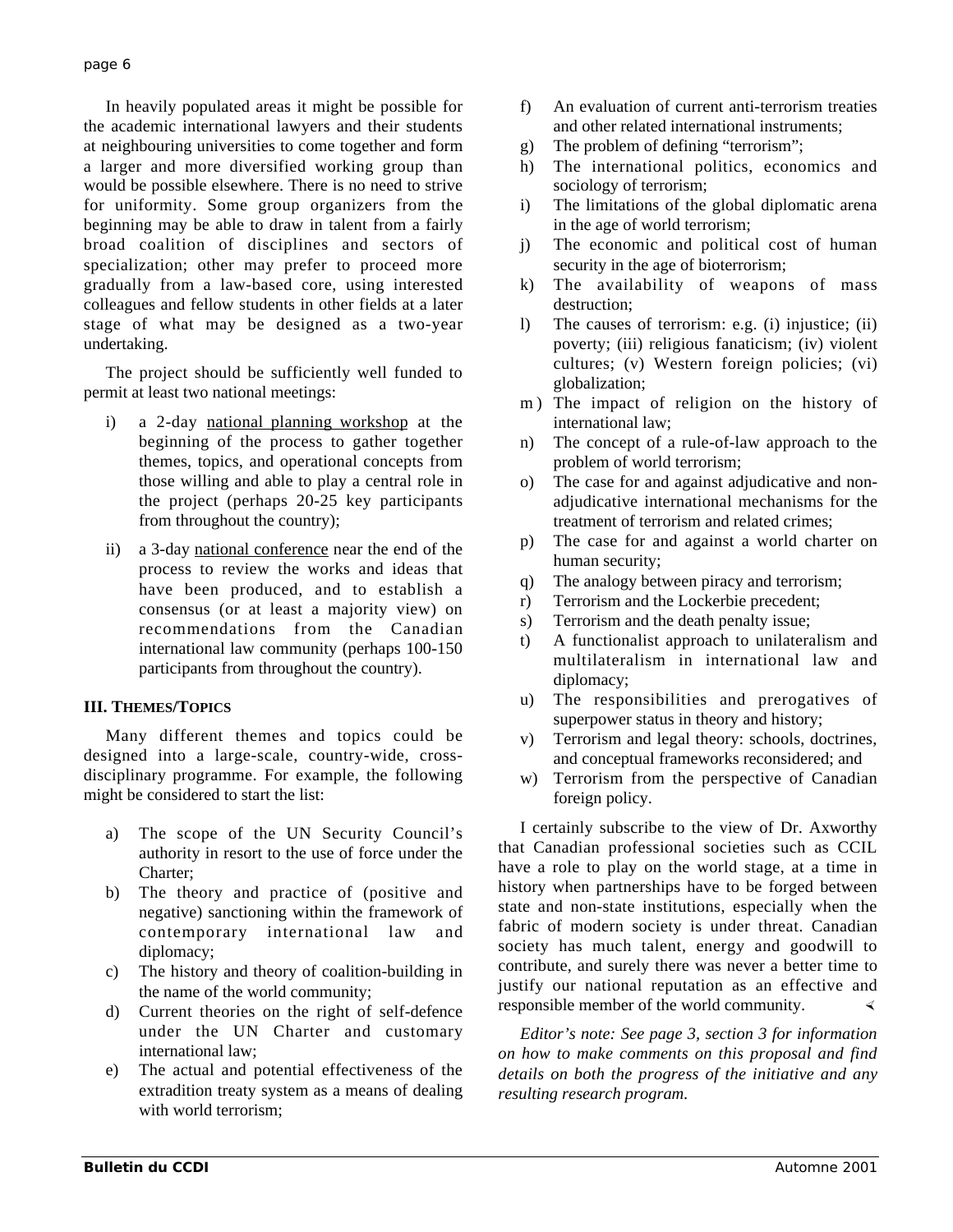# **John Read Medal Awarded to Gérard V. LaForest**

The Canadian Council on International Law awards on occasion a gold medal in commemoration of the exceptional work of John Erskine Read, a reputed scholar, Legal Advisor and ultimately judge of the International Court of Justice. The medal is granted to international lawyers who have made an outstanding contribution to the development of international law and organization.

At the 2001 Annual CCIL Banquet, the Read Medal was awarded to Gérard V. LaForest, recently retired justice of the Supreme Court of Canada. The award was presented by Mark Jewett of the Bank of Canada. The text of Mr. Jewett's award presentation follows:

"It is a great honour to be asked to introduce this

year's recipient of the John Read Medal. Let me start with the necessary biographical details:

Gérard V. LaForest was born in Grand Falls, New Brunswick. Following his first law degree at UNB, he went to Oxford as a Rhodes Scholar and later did his doctorate with Myres MacDougall at Yale, the start of an enduring friendship.

After teaching at UNB, and later at the University of Alberta, where he was

Dean of Law, he became Assistant Deputy Attorney General of Canada. This was followed by service on the Law Reform Commission and more teaching, at the University of Ottawa, before his appointment as, first, a Justice of the NB Court of Appeal, then a judge of the Supreme Court of Canada in 1985. He retired from the Supreme Court in 1997 - although of course he did not retire - and is now based in Fredericton, where he is Distinguished Scholar in Residence at UNB, and also counsel to the law firm Stewart McKelvey Stirling Scales.

Gerry wrote early on international law - one of the first was in 1961, entitled "May the Provinces Legislate in Violation of International Law", perhaps the first serious treatment of the interplay of domestic and international law in Canada.

But his intellectual range is vast, and covers many, many areas of the law. Let me mention just one of his books which I know well, *The Allocation of Taxing*

**"I have always been struck by the amazing breadth of his knowledge, his openness to change, and his logical rigor"** *- Mark Jewett on Read Medal recipient Gérard V. LaForest*

*Powers under the Canadian Constitution.* This is so typical of his writing - absolutely complete, thorough, clearly setting out the *lex lata* but not hesitating to offer suggestions *de lege ferenda.*

I have had the Honour of knowing him in many capacities:

When he was a teacher, I was his student;

When he was in the Public Service, I was his employee;

When he was a judge, I appeared before him as an advocate;

And most recently, when he returned to practice as counsel, I was his client.

But always he has been a friend, to me and to other students of the law.

> In all these capacities, I have always been struck by the amazing breadth of his knowledge, his openness to change, and his logical rigor - one need think only of the *Morgard* case (and the *Tollefson* and *Hunt* cases ) where he revolutionized private international law in the field of recognition, and brought his colleagues on the court along with him.

> I won't say much more about his contribution to international law. His remarks here a few years ago illustrated

that, in his modest way, when he spoke to us on *The Use of International and Foreign Material in the Supreme Court of Canada*. I will say, as he would not, that the movement (such as there was) on the Court in international law is in fact mostly attributable to him.

This year we honour him, but we are all honoured by his contributions to international law and by his presence with us here tonight." (MJ)

Gérard V. LaForest joins a distinguished list of past recipients of the Read Medal, including: John E. Read and Percy E. Corbett (1972), John P. Humphrey (1973), Norman A.M. Mackenzie (1975), Maxwell Cohen (1979), Marcel Cadieux (posthumously in 1981), Charles Rousseau (1984), Myers McDougal (1985), Charles Bourne (1986), Ronald St. J. Macdonald (1988), Donat Pharand (1989), Thomas Franck (1994), Leslie Green and Leonard Legault (1997), and Jean-Gabriel Castel (1999).  $\triangleleft$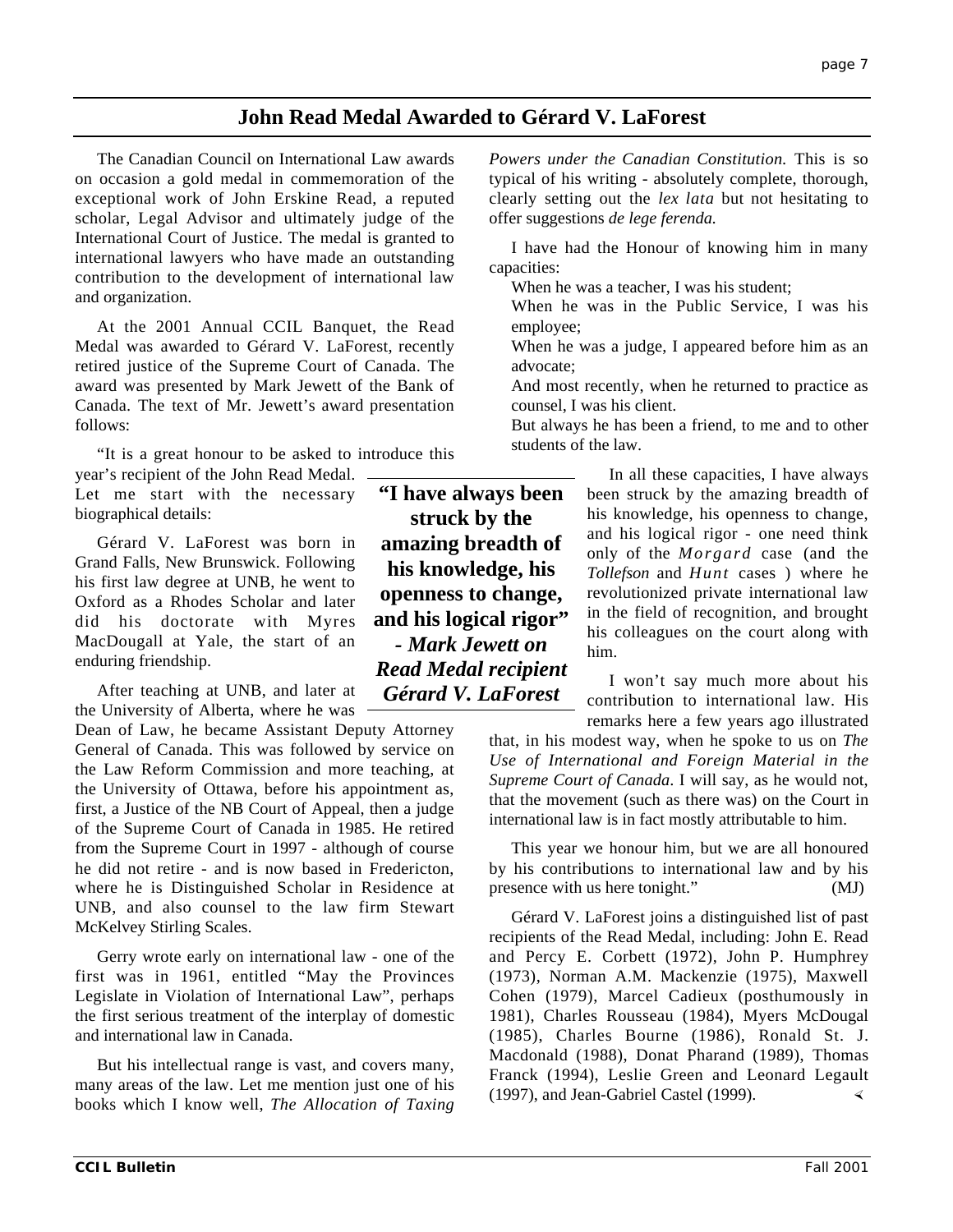# **En Bref In Brief**

#### **SECURITY COUNCIL RESOLUTION ON AFGHANISTAN**

On November 14, 2001, The Security Council adopted Resolution 1378 (2001) on Afghanistan supporting the efforts of Afghan people to replace the Taliban regime.

The Resolution welcomes the Declaration on the situation in Afghanistan by the 'six-plus-two,' Afghanistan's six neighbours plus Russia and the United States, which calls for the establishment of a broad-based and freely chosen Afghan government, and endorses the approach suggested by the United Nations chief envoy to Afghanistan, Lakhdar Brahimi.

Mr. Brahimi's report of November 13, 2001 stressed the importance of having Afghans constitute their own administration, albeit acknowledging a need for a "robust security force able to deter and if possible defeat challenges to its authority." Options included an all-Afghan security force, a multinational force, or a UN peacekeeping operation.

The adopted text of the Resolution supports a transitional administration leading to the formation of a new government, which, *inter alia, "*should respect Afghanistan's international obligation, including by co-operating fully in international efforts to combat terrorism and illicit drag trafficking within and from Afghanistan."

There are, however, potential problems with the establishment of the administration. According to several sources*,* Afghanistan's former king, 86-yearold Muhammad Zahir Shah, is not acceptable to all Afghans. Nor are all his supporters acceptable to each other. They are convening gatherings of their own to rally the support of important Pushtun tribes.

In addition, pro-Taliban sentiments could increase in some factions of the Pakistani leadership if the Northern Alliance rises to favour, given a large Pushtun population in Pakistan many of who were fighting on the Taliban side.

The Security Council Resolution calls on all Afghan forces to adhere to international humanitarian law and to ensure freedom of movement to United Nations and humanitarian personnel, and also calls on Member States to provide assistance to Afghanistan and to ensure respect for Kabul "as the capital for all the Afghan people."

The full texts of the UN documents are available at:

Resolution 1378 (2001) on Afghanistan:

<http://www.un.org/Docs/scres/2001/res1378e.pdf> Briefing of UN Envoy Lakhdar Brahimi:

<http://www.un.org/News/dh/latest/afghan/brahimisc-briefing.htm>

Declaration on by 'Six-Plus-Two': <http://www.un.org/News/dh/latest/afghan/sixplus. htm>  $(OR)$ 

#### **AWID CALL FOR FORUM PARTICIPATION**

The Association for Women's Rights in Development (AWID) will hold its 9th International Forum on *Women's Rights And Development: Re-Inventing Globalization.* Taking place 3-6 October, 2002 in Guadalajara, Mexico will explore the issue of how to re-invent globalization to further the rights of women. The Forum will provide an opportunity for the global women's movement to assess their successes and failures and forge new strategies. In the context of the struggle for women's rights, empowerment and social justice, participants will consider how to work more effectively, as well as what new strategies are needed and are really good practices.

The Call for Participation is an invitation to development practitioners, researchers, human rights specialists, activists, policy makers, representatives from multilateral and bilateral agencies, students and business people to submit their proposals for the AWID Forum. Participation options include workshops, creative sessions, debates, poster sessions and skills-building sessions. AWID invites submissions in the following five cross-cutting subthematic areas:

- Women's Rights and the New Global Order
- Women's Rights and Economic Change
- Feminist Organizational Development
- Young Women and Leadership
- Gender Equality and New Technologies

For a full version of the Call for Participation, including submission guidelines, please see the AWID website at <http://www.awid.org> or send an e-mail to <forum@awid.org>. The deadline to submit proposals is December 31st, 2001 (WILIG)

*(continued on page 10 - suite page 10)*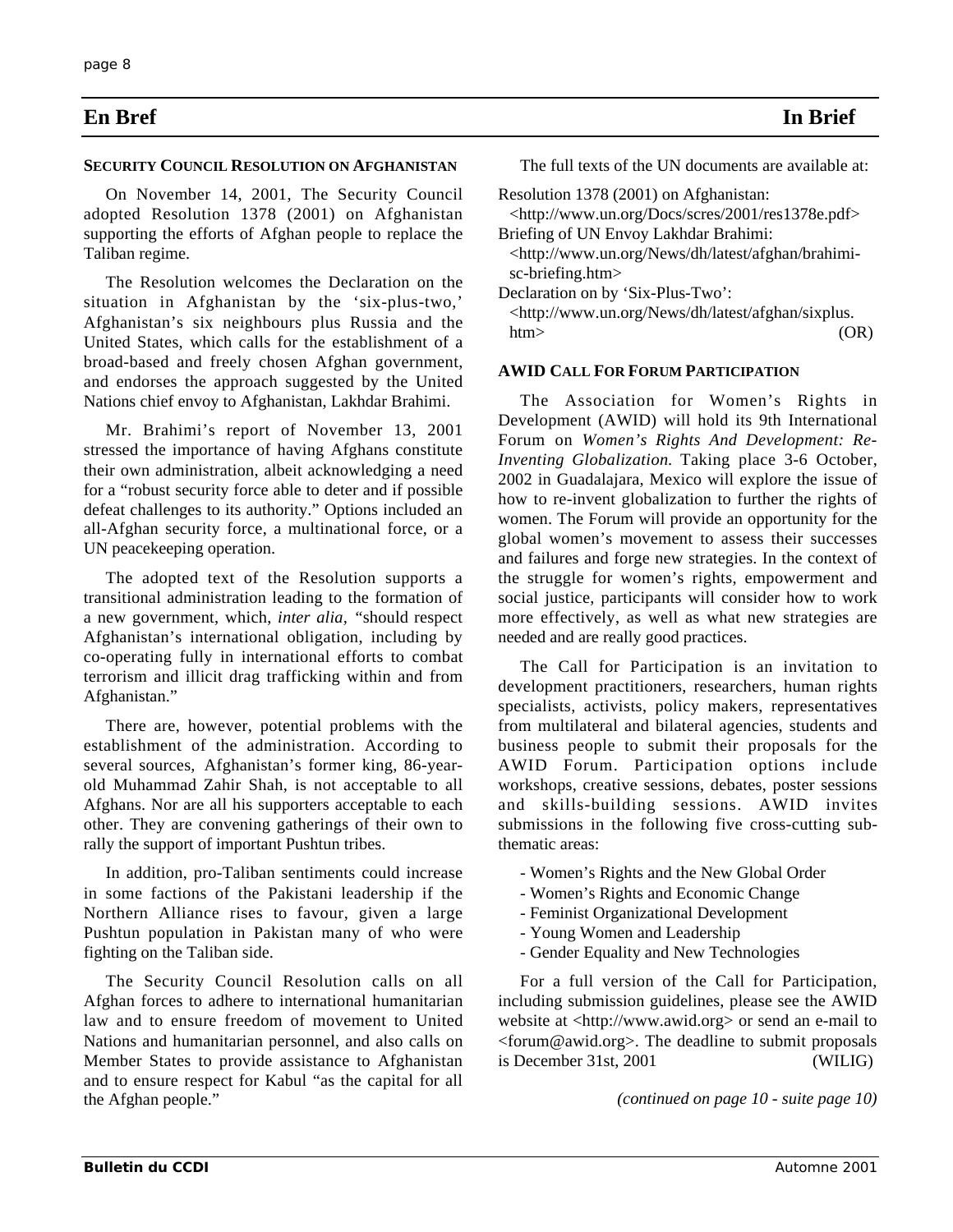# **Update on the Sierra Leone Special Court**

#### **By Valerie Oosterveld\***

On August 14, 2000, the United Nations Security Council adopted Resolution 1315, requesting the Secretary-General to negotiate with the Government of Sierra Leone to create an independent Special Court to try serious violations of international humanitarian and Sierra Leonean law. This development came after a decade of armed conflict and numerous attempts at peace.

The Secretary-General and the Government of Sierra Leone have proposed a "hybrid" tribunal, applying both international and domestic laws, and employing both international and domestic staff and

judges. The "hybrid" format was chosen because it has the greatest potential for building capacity and strengthening the rule of law within Sierra Leone's decimated legal system. The Special Court will consist of three organs: the Office of the Prosecutor, the Registry and the Chambers (both Trial and Appeal). Of the three judges in the Trial Chamber, two will be appointed by the Secretary-General and one by the Government of Sierra Leone. Of the five judges in the Appeals Chamber, three will be appointed by the Secretary-General and two by the Government of

Sierra Leone. The Prosecutor will be appointed by the Secretary-General and the Deputy Prosecutor by the Government of Sierra Leone. The Registrar will be a United Nations staff member. The working language of the Special Court will be English. The Special Court will be based in Freetown, Sierra Leone but can move if the security situation warrants or if it is necessary to exercise its functions.

In contrast, the International Criminal Tribunals for the Former Yugoslavia and Rwanda apply only international law, use only international judges, were established by the Security Council, and are funded through the UN regular budget by assessed contributions from States. In addition, both Tribunals are situated outside of the countries in which the conflict under the Tribunals' jurisdiction took place.

**"The 'hybrid' format was chosen because it has the greatest potential for building capacity and strengthening the rule of law within Sierra Leone's decimated legal system."**

The Special Court will try "those who bear the greatest responsibility" for crimes against humanity, violations of common article 3 and Additional Protocol II of the Geneva Conventions, other serious violations of international humanitarian law, and certain crimes under Sierra Leonean law (abuse/abduction of girls, arson).

The Special Court will be established once the UN and the Government of Sierra Leone sign the agreement adopting the Statute of the Special Court. It appears that the agreement may be signed in mid-January 2002, following a United Nations planning mission on the Special Court.

> The 1999 Lomé Peace Agreement contained a general amnesty, absolving "combatants and collaborators" involved in the conflict from all crimes committed before the signing of the agreement. The Secretary-General objected at the time, stating that the amnesty provisions cannot apply to international crimes such as crimes against humanity, war crimes or other serious violations of international humanitarian law. While there was some initial concern over how the amnesty would be handled by the Special Court,

the UN and the Government of Sierra Leone agreed that the Lomé amnesty would not apply to crimes against humanity, war crimes and other serious violations of international humanitarian law prosecuted by the Special Court, but would apply to crimes committed under Sierra Leonean law (since the Lomé Peace Agreement had been adopted into domestic law).

The Special Court has a budget of approximately \$16 million US for the first year and \$20 million US each for the second and third years. The Court will be funded by voluntary contributions from 25 countries, including Canada. Canada is contributing \$2.25 million CAN over three years, with funds coming from the Canadian International Development Agency and the Department of Foreign Affairs and International Trade's Human Security Program. Canada will also be involved in the Management Committee providing oversight guidance to the Special Court on non-judicial issues.  $\triangleleft$ 

 <sup>\*</sup> United Nations, Criminal and Treaty Law Division, Department of Foreign Affairs and International Trade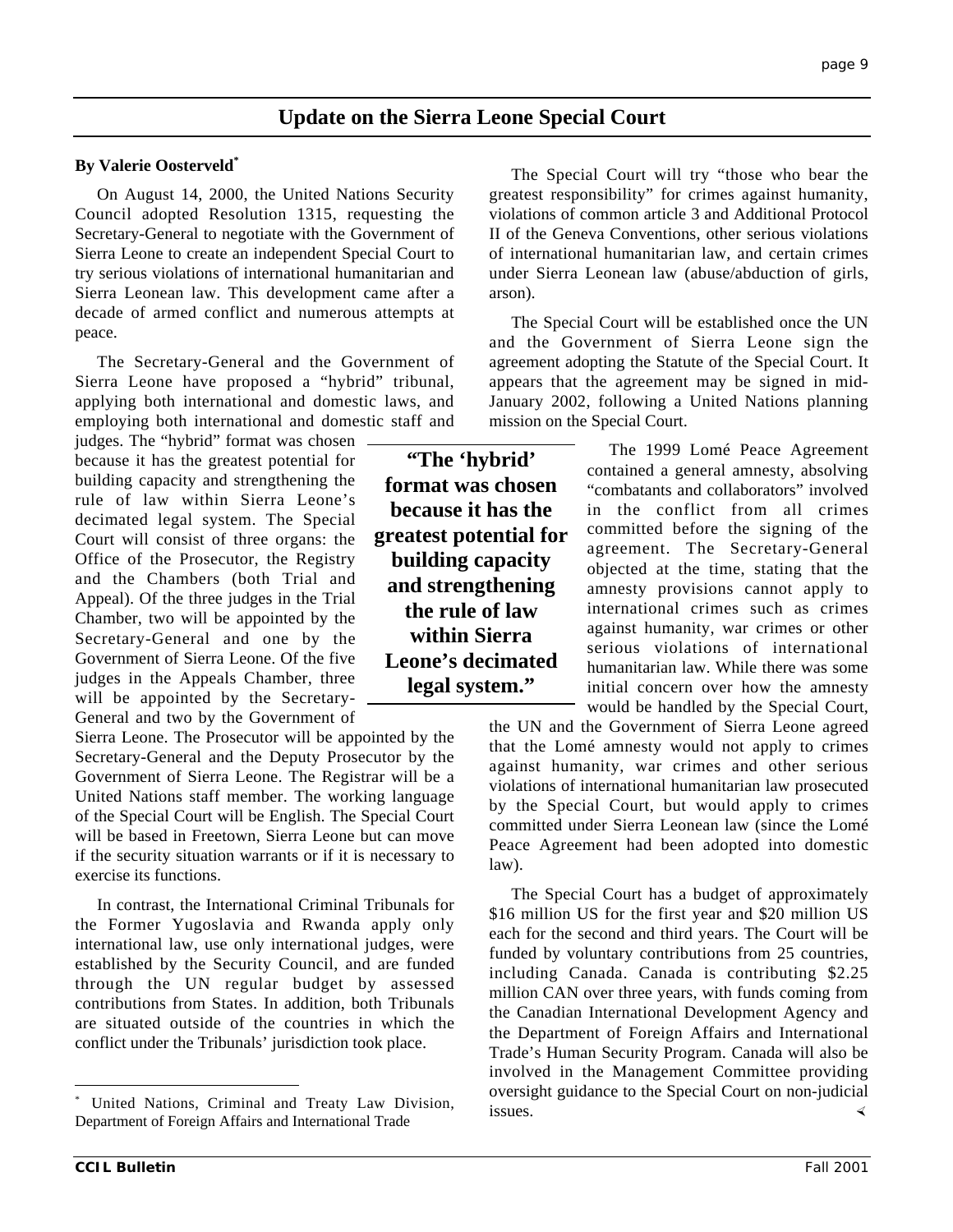# **En Bref In Brief**

*(continued from page 8 - suite de la page 8)*

#### **BOOK ANNOUNCEMENT**

#### *Public International Law* By John Currie

The field of public international law has undergone explosive growth in the past half-century and, accordingly, has had a pervasive influence on international affairs and domestic legal systems alike. Canada, in particular, has been a leader in this field, such that today there is virtually no aspect of Canadian law that is not in some way influenced by international law.

Professor John Currie's new book, *Public International Law,* provides students and practitioners alike with a comprehensive survey of international law. It describes and places in context the fundamental elements of the international legal system — the sources of international law, its subjects, its key institutional structures, its interaction with domestic legal systems — and reviews its most important substantive topics. Where appropriate, issues of particular relevance to Canada and Canadian law are highlighted.

While the treatment is intended to introduce lawyers and law students to a new field, detailed case analyses and bibliographical references will also make this book of interest to those already familiar with the international legal system.

*Publication Information:*

Irwin Law, November 2001 446 pp., Soft Cover ISBN: 1-55221-051-0 \$49.95 CDN

#### **NEWFOUNDLAND AND L ABRADOR AND NOVA SCOTIA OFFSHORE BOUNDARY DISPUTE**

As a result of an incomplete concord between Newfoundland and Labrador and Nova Scotia, an *ad hoc* arbitration tribunal has been designated with the task of adjudicating an off-shore boundary dispute between these two provinces. Former Supreme Court Justice Laforest chairs the tribunal that also includes Mr. Leonard Legault Canadian Chairperson and Commissioner, International Joint Commission and Dr. James Crawford Whewell Professor of International Law, University of Cambridge.

The issue involves an attempt to determine offshore boundary rights relative to the management and allocation of revenue raising resources. In a unanimous decision, the tribunal determined that the line dividing the offshore areas of Newfoundland and Labrador and Nova Scotia has not been resolved by agreement. Nova Scotia had argued that an agreement existed between Newfoundland and Labrador and Nova Scotia that established the line. The rejection of Nova Scotia's position by the tribunal means that Phase Two will proceed where the tribunal will determine the appropriate line to separate the provinces' respective offshore areas subject to the rules of international law concerning the continental shelf, as stipulated in the treaty.

Representing the Government of Newfoundland and Labrador are Professors Donald McRae and John Currie, Deborah Paquette, Brian Crane, Allan Willis and Ritu Gambhir. Agents for the province of Nova Scotia include Yves Fortier, Stephen Drymer and Professor Phillip Saunders from Dalhousie University. The Tribunal heard Phase Two arguments beginning on November 20, 2001 and will issue its decision no more than four months after that.

More detailed information on the dispute and the arbitration is available from:

<http://www.gov.ns.ca/iga/laurentian/>

<http://www.gov.nf.ca/mines&en/dispute/> (PT)

#### **UNESCO CONVENTION ON PROTECTING UNDERWATER CULTURAL HERITAGE**

The *Convention on the Protection of the Underwater Cultural Heritage* was adopted on November 3, 2001 by the UNESCO General Conference. The Convention defines underwater cultural heritage as "all traces of human existence having a cultural, historical or archaeological character which have been partially or totally under water, periodically or continuously," for at least one hundred years, including sites, structures, vessels, aircraft, and human remains. The Convention requires States Parties to cooperate in the protection of the underwater cultural heritage, and prohibits its commercial exploitation. A draft of the text is available at:

<http://unesdoc.unesco.org/images/0012/001232/ 123278e.pdf> (ILIB)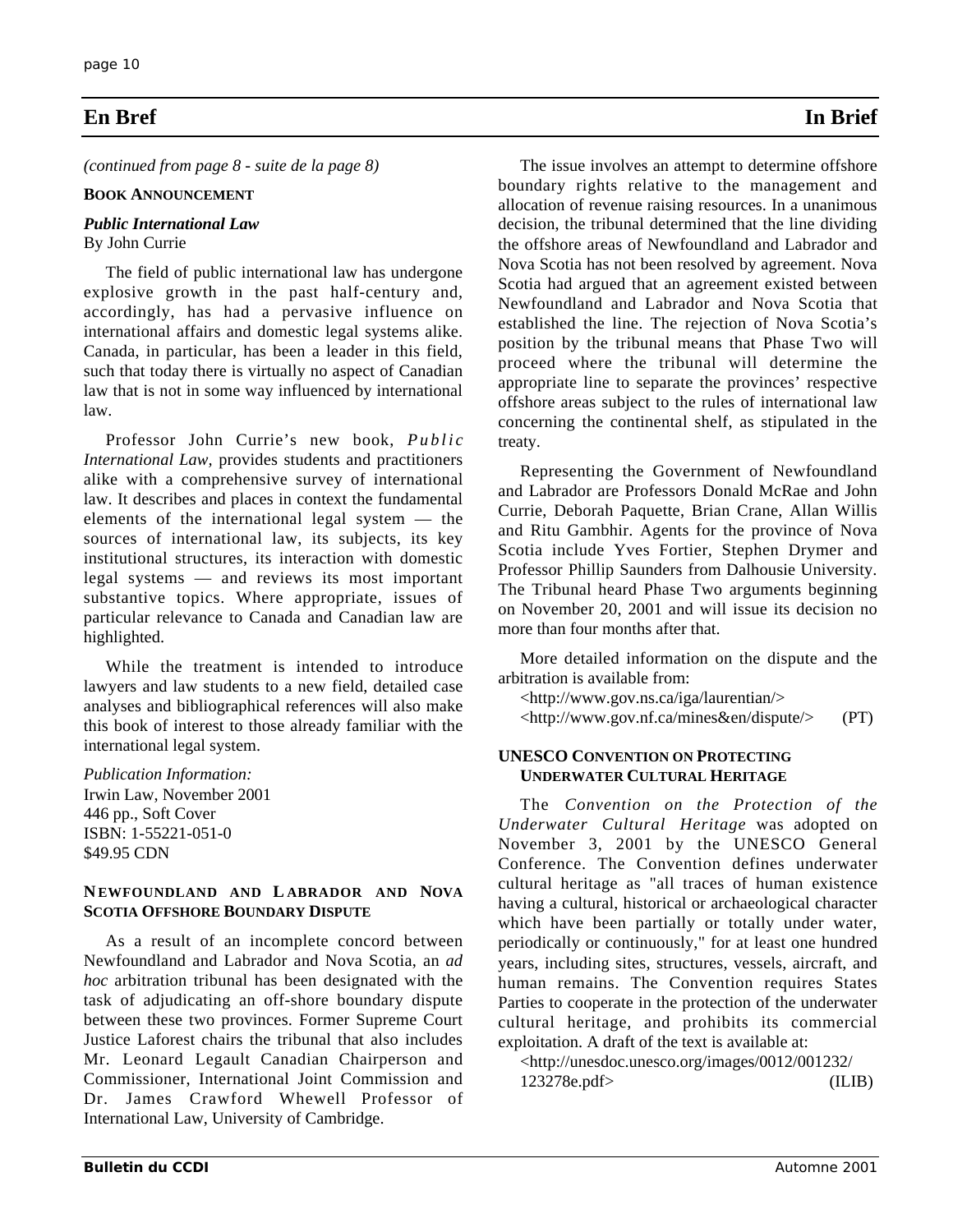### **SITES INTERNET/WEB SITES**

#### *Juris International*

*Juris International* is a multilingual collection (English, Spanish, and French) of legal information on international trade. *Juris International* aims to facilitate and reduce the work involved in research for business lawyers, advisers and in-house counsel, and state organizations in developing and transition economies, by providing access to texts which have often been difficult to obtain. Its objective is to gather a large quantity of basic information at one site (favoring complete legal texts), *Juris International* is the result of a partnership between the International Trade Centre UNCTAD/WTO, LexUM of the Center for Research in Public Law at the University of Montreal, Canada and *Juripole* from the University of Nancy, France. The address of the web site is:

<http://www.jurisint.org/>.

#### *RIGHTS Consortium*

Freedom House, the American Bar Association's Central and Eastern European Law Initiative (ABA/CEELI) and the National Democratic Institute for International Affairs (NDI) have established a consortium to promote the rule of law and human rights. The consortium, known as the RIGHTS Program (Rule of law Initiative/Global Human Rights Training and Support Program), provides long-term assistance to developing democracies and countries in transition. Among RIGHTS projects are activities supporting war crimes documentation in Kosovo, training for human rights NGOs and independent journalists in Algeria, assistance for the drafting and implementation of a code of ethics in Morocco, and promotion of alternative dispute resolution in Mexico.

The RIGHTS website is intended as a resource for NGOs, human rights activists, and legal practitioners. The website includes information about the RIGHTS Consortium members and RIGHTS activities. Each activity description includes an Essential Reading section, with links to relevant historical and general country background, human rights reports, and applicable legal materials. The website also provides access to tools, reports, and manuals developed through RIGHTS activities, as well as links to other practical information available on the website, including links to other manuals, listservs, best practice resources, and useful calendars. The RIGHTS Consortium website can be found at:

<http://www.rightsconsortium.org>.

#### **OF INTEREST IN LAW JOURNALS**

R. Mullerson, "The ABM Treaty: Changed Circumstances, Extraodinary Events, Supreme Interests and International Law" (2001) 50:3 *International and Comparative Law Quarterly* 509: This article addresses issues surrounding the fate of the *Anti-Ballistic Missile Treaty* between the Soviet Union and the United States. The author argues that the circumstances which existed in 1972 have changed to such an extent that is possible for the parties to initiate the process of modification or even termination of the Treaty using article XV(2) of the Treaty and relying on the concept of *rebus sic stantibus*.

E. Gross, "Legal Aspects of Tackling Terrorism: the Balance Between the Right of a Democracy to Defend Itself and the Protection of Human Rights" (2001) 6:1 *UCLA Journal of International Law and Foreign Affairs* 89: The article addresses whether there are or should be special rules of evidence and procedure to govern the interrogations of terrorists. The author's conclusion is that, though terrorism might be an existential problem to a democratic state, human rights should be preserved nonetheless. The balance between the right of democracy to defend itself against terrorism and the preservation of human rights should be derived from the concepts of democracy, the rule of law and humanity. (SV)

#### **U.S. PRESIDENTIAL ORDER ON MILITARY TRIBUNALS**

On November 13, 2001, the US President issued an Order establishing the competence of U.S. military tribunals to try non-U.S. citizens for violations of the laws of war and "other applicable laws." In exercising the authority granted under the Order to decide which foreign individuals will be tried, the US President has to be satisfied that: there is "reason to believe" that the individual is or was, *inter alia*, a member of Al-Qaida; and that it is "in the interest of the [U.S.]" that the individual be subject to the Order.

Other features of the Order include: principles of law and the rules of evidence generally recognized in criminal cases do not apply; conviction and sentencing requires two-thirds of the tribunal members; sentences may include life imprisonment or death; appeal is to the US President or US Secretary of Defense for "review and final decision"; and judicial appeals are prohibited. The Order is available online at:

<http://www.whitehouse.gov/news/releases/2001/  $11/ 20011113 - 27.$ html>. (ILIB)  $\triangleleft$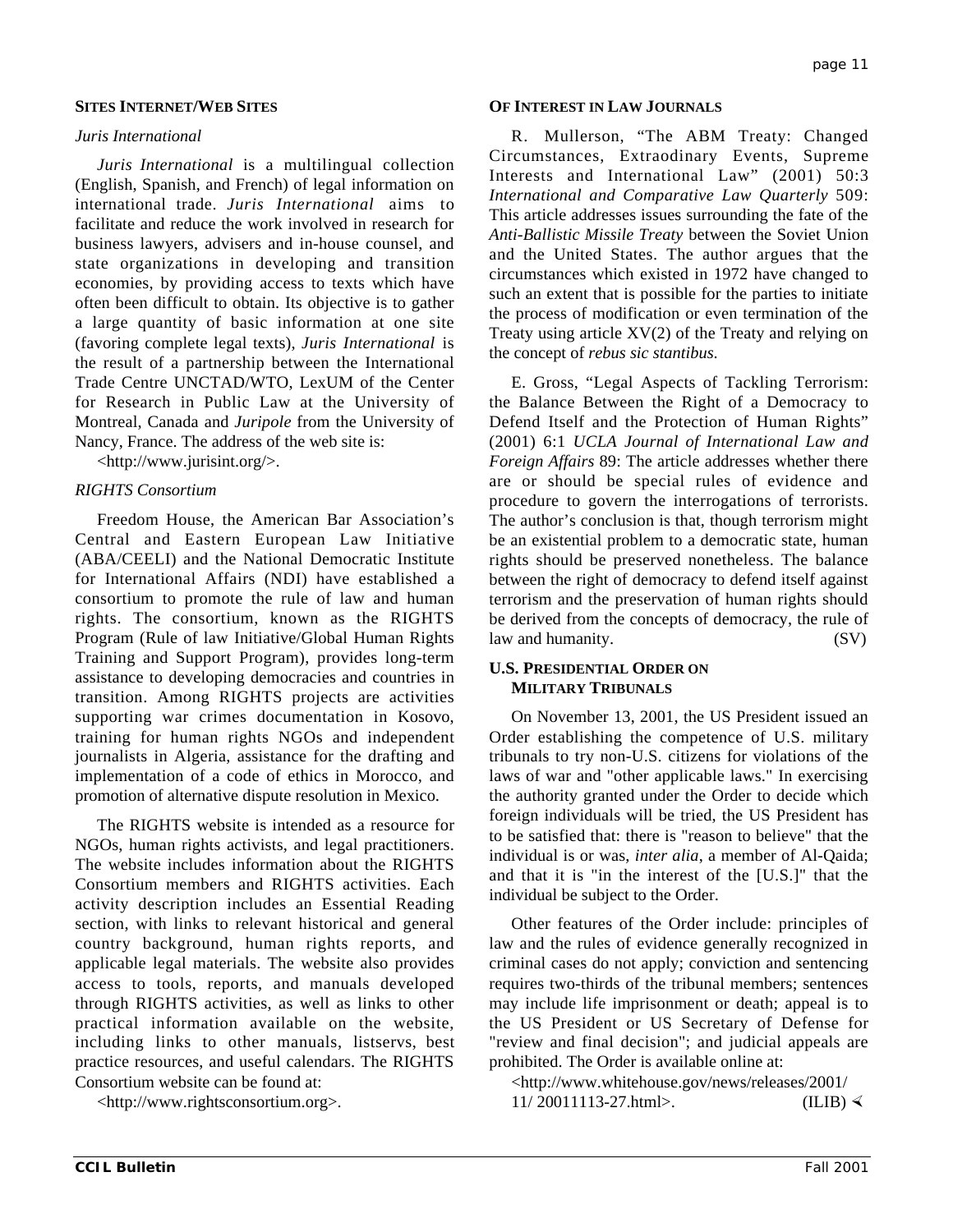# **International Environmental Law Interest Group (IELIG) NEWS**

### *2001 CCIL Conference*

This year IELIG met over breakfast to discuss business matters and to hear two speakers provide updates on international environmental law.

Over the last year, the activities of the Group have centred around providing articles for the CCIL *Bulletin*, assisting in organizing the environmental panel for the annual conference, and preparation of a directory of those interested in international environmental law.

Those interested in listing their name in the directory, and who have not yet done so, can provide

their contact details and areas of practice and interest to Professor Elaine Hughes at the University of Alberta by email at: <ehughes@law.ualberta.ca>. Many thanks to Elaine for undertaking this important initiative to facilitate our networking. She hopes to have the directory ready by the end of November.

This year's conference panel, organized with Jutta Brunnée, dealt with the concepts of the common heritage

and common concern. Panelists Frank Biermann, Elisabeth Mann Borgese and Karin Mickelson very usefully explored the role of these concepts in enhancing international environmental law and the protection of the global environment. Moderator Gunther Handl facilitated discussions, while adding his own perspective on these areas of international law. This panel was extremely well attended and generated a number of questions from CCIL members.

IELIG Breakfast speakers were Masud Husain, Department of Foreign Affairs and International Trade, and Anne Daniel, Department of Justice. Masud updated members on recent compliance developments in environmental agreements, focusing on the anticipated complexities of the then upcoming Marrakesh climate change meeting, the Convention on Long-range Transboundary Air Pollution, and the Espoo Convention on Environmental Impact Assessment in a Transboundary Context. Anne spoke about the Stockholm Convention on Persistent Organic Pollutants (Canada was the first country to ratify), Canada's signature and other developments under the

Biosafety Protocol, and more generally about the issue of liability in the international environmental context.

Although Silvia Maciunas and Anne Daniel offered to relinquish the reins as co-chairs of the interest group, they were not taken up on the offer. Members should consider taking on this opportunity at next year's meeting. Thanks to Wendy Parkes for volunteering to assist the co-chairs in IELIG work over the coming year.

### *Publications*

IELIG members are encouraged to submit articles to the CCIL *Bulletin*, which is published quarterly. The

*The Bulletin and CYIL provide* **"an opportunity for sharing your ideas on international environmental law with the international law community."**

editor of the *Bulletin*, Rob McDougall, can be contacted at <br/> <br/> <br/>dulletin@ccilccdi.ca>. An interesting feature that Rob has introduced involves eliminating deadlines for the *Bulletin*. Any time that you have an article to publish, you simply send it to the e-mail address. If Rob is not close to the *Bulletin* publication date, it will be included on the web site until the next *Bulletin*, at which time it will be included in the hard copy mailed out to members. The

*Bulletin* provides an opportunity to showcase international environmental law issues. Silvia will be writing an article for climate change for publication soon, but others should feel free to come forward with material for the web site and *Bulletin*.

Professors Armand de Mestral and Don McRae have also asked for submissions from our Group to the Canadian Yearbook of International Law. The annual deadlines are in December. This publication also provides an opportunity for sharing your ideas on international environmental law with the international law community.

### *In the Coming Months*

Keep an eye out for the IELIG directory coming your way soon, as well as the CCIL *Bulletin*. The January CCIL Executive meeting will be considering a conference theme for the 2002 conference. If you have ideas for the theme, wish to assist in organizing the environmental panel, or have any other ideas for IELIG work, please contact Silvia Maciunas at <smaciunas@srmlegal.com> or Anne Daniel at  $\langle$ anne.daniel@ec.gc.ca>.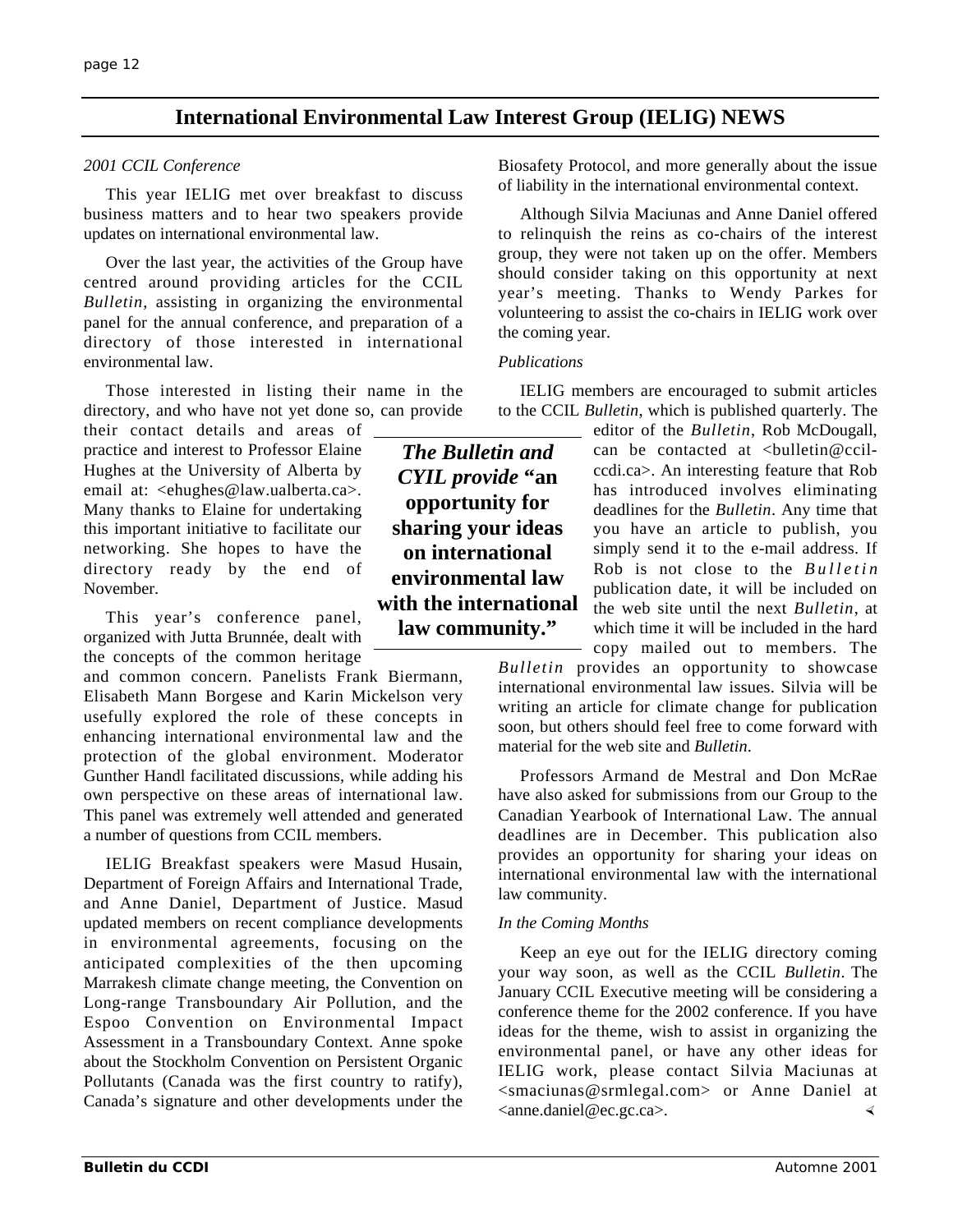# **COMPLIANCE MATTERS**

## **Recent Developments Relating to Compliance under Multilateral Treaties in the Area of Disarmament and International Security**

# *• THE MARKLAND GROUP •*

*Compliance Matters is edited by Douglas Scott, President of the Markland Group.\* Opinions appearing in these columns are personal to the authors and not those of the Markland Group. An extended version of this issue is available on the internet at:*

*<http://www.hwcn.org/link/mkg/issue\_no\_16.html>*

#### **I. BIOLOGICAL WEAPONS: US PROPOSALS ARE NO SUBSTITUTE FOR A PROTOCOL**

#### **By Sean Howard, Ph.D.\***

*CM Editor's Note: In the previous issue of Compliance Matters, Sean Howard commented on the collapse of the process aimed at agreeing on a compliance Protocol for the Biological Weapons Convention (BWC). Unlike*

*most commentators, Howard did not ascribe the entire blame to the US. He reminded us that there were many key issues upon which important disagreements still existed. He also pointed to the promise of the US to bring forth proposals for a new approach to the whole problem of compliance – one that would presumably make the approach taken in the draft Protocol unnecessary. The US recently unveiled an outline of its approach and Sean Howard now offers his comments.*

With the threat of bioterrorism a dominant international concern following the September 11 attacks on the United States and the subsequent incidents of anthrax in the US and elsewhere, the Bush administration is setting out its vision for a revamped biological weapons regime. Prior to the attacks, the US was roundly criticized for its rejection of efforts to negotiate a verification protocol to the BWC. On November 1, with sympathy for the US running high, President Bush issued a statement urging all states to

bolster national legislation and law-enforcement procedures, to rigorously monitor biotech activities, and to cooperate with other states in sharing information and responding to incidents. In addition, the President would like to see an international "code of ethical conduct" drawn up for bioscientists, and "an effective United Nations procedure" established "for investigating suspicious outbreaks or allegations of biological weapons use." Media reports suggest that the US envisages a dominant role for the UN Security

> Council in responding to allegations of BW use or development.

By implication, the President's statement is an appeal to BWC states parties not to revisit the issue of a verification protocol, which would create a treaty administering body – the Organisation for the Prohibition of

Biological and Toxin Weapons (OPBW) – to act as the arbiter and monitor of compliance issues.

The Administration's ideas seem set to dominate the forthcoming Fifth BWC Review Conference in Geneva (November 19 – December 7). The Conference will have to decide whether to reaffirm the mandate of the Ad Hoc Group (AHG) whose six-year effort to conclude a protocol was abruptly halted by the US rejection on July 25. As reported in the last issue of **Compliance Matters,** many countries share the view of the United States that the proposed Protocol, in the form of the 'composite text' drawn up by the Chair of the AHG, Ambassador Tibor Tóth of Hungary, was seriously flawed. Delegations were deeply divided on four main areas: technology transfers and export controls; inspection procedures; declaration requirements; and, perhaps the most basic issue of all, the mechanism for responding to allegations or evidence of non-compliance. Nonetheless, the US was alone in concluding, on the basis of these concerns, that *no* protocol could prove adequate.

The new proposals from the US involve a range of coordinated national measures, backed by Security Council powers to investigate, prosecute and penalize

**The Markland Group** 203-150 Wilson Street West Ancaster (Ontario) L9G 4E7 Tel: (905) 648-3306 Fax: (905) 648-2563 E-mail: marklandgroup@hwcn.org Internet: www.hwcn.org/link/mkg

 <sup>\*</sup> Douglas Scott is a lawyer in Ancaster, Ontario.

<sup>\*</sup> Sean Howard Ph.D. (University of Bradford) is the editor of *Disarmament Diplomacy* <http://www.acronym.org.uk> and Adjunct Professor in the Department of Politics, Government and Public Administration at the University College of Cape Breton. He lives in Louisbourg, Nova Scotia.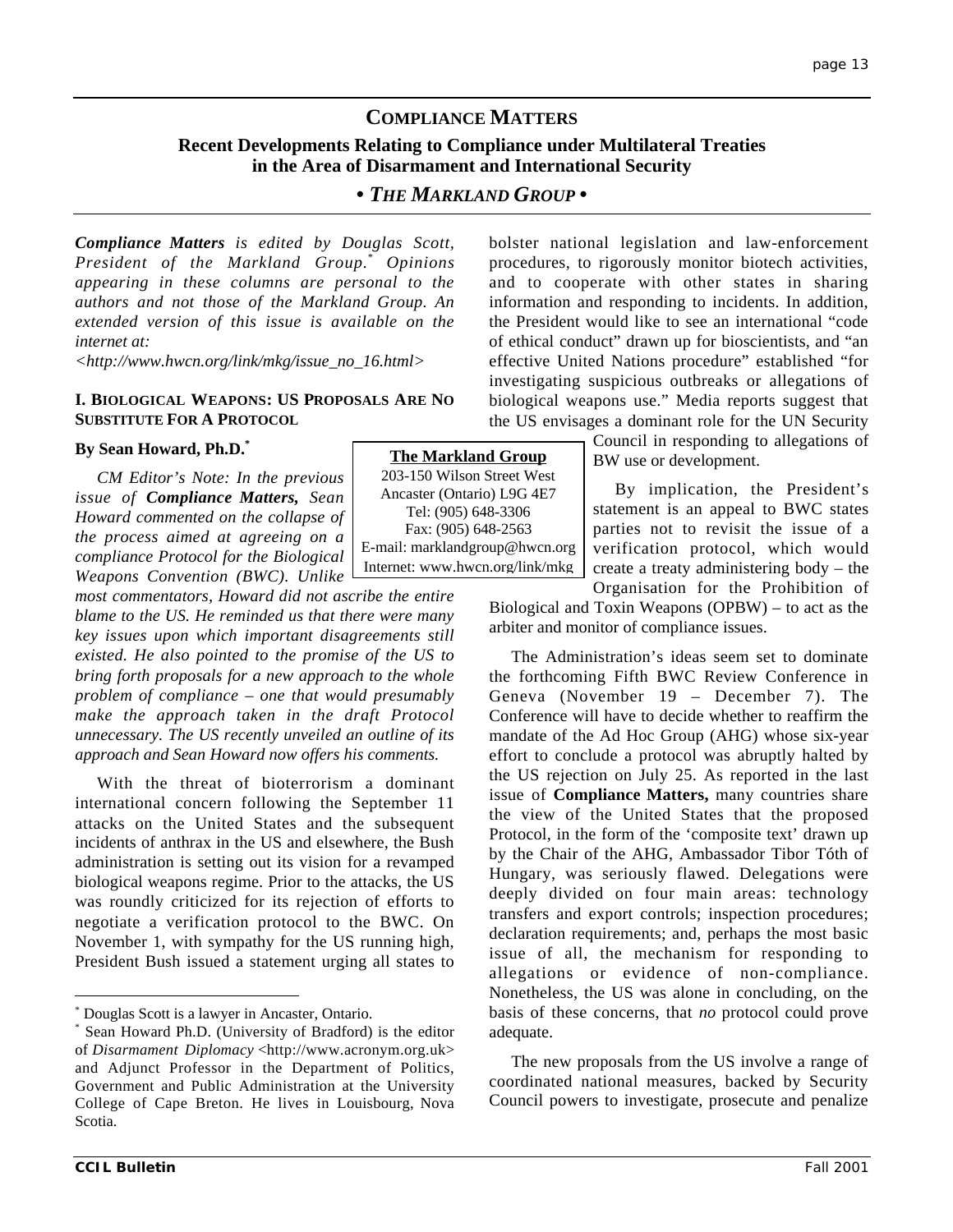offenders. These proposals can hardly be regarded as a workable substitute for the multilateralist approach taken by the draft Protocol. The US has not spelt out how, or with what additional resources, the Security Council could be expected to respond expeditiously and impartially to alleged violations. Indeed, Washington may see advantages to the Council acting with a degree of arbitrariness, including vetoing investigations seen as intruding on 'legitimate' commercial or biodefence activities. In contrast, the OPBW would operate on the basis of unambiguous procedures guiding the entire investigatory process, from the initiation of inspections (through either a 'green light', requiring the endorsement of the Executive Council, or a faster 'red light', allowing investigations to proceed unless blocked by the Executive Council) to the evaluation of results.

Addressing the UN First Committee (Disarmament and International Security) on October 10, Assistant Secretary of State for Arms Control Avis Bohlen reaffirmed the US rejection of the Protocol and argued that "… the events of September 11 have reinforced our view that the priority focus must be on use." While deterring and countering use is an objective shared by all BWC member states, disagreements over the best approach to the issue have the potential to grievously weaken the Convention. It may be wondered whether the Convention will remain anything more than a hollow declaratory norm if certain key issues are taken off the table. Of particular importance are issues such as the use of biotechnology by developing countries for peaceful purposes, routine inspections of biotechnology facilities in all countries on a nondiscriminatory basis, and impartial procedures for requesting, conducting and evaluating challenge inspections. Such a fate is likely to be resisted by both allies and critics of the United States, but the struggle may come at a high price in terms of wasted time and opportunities.

#### **º º º**

# **II. OPCW LACKS FUNDS FOR INSPECTION**

# **By Douglas Scott**

The Organization for the Prohibition of Chemical Weapons (OPCW) was established under the Chemical Weapons Convention **(CWC**) with a mandate to conduct inspections and deal with compliance problems. Its headquarters is located in a beautiful building in The Hague (newly constructed for the purpose) where it employs some 500 inspectors and

technical staff. The expenses of the Organization (mostly for inspections) are required to be covered by contributions from the States Parties to the Convention, currently numbering 143.

For many months, the Director-General of the OPCW, José M. Bustani, has been warning that his funds are insufficient to cover the expenses of all the inspections that are required to be conducted under the terms of the Convention. The situation has deteriorated to the point where the Director-General has been compelled to seriously curtail the number of inspections. In his report to the Executive Council of the OPCW on September 25, 2001, he observed,

*Let me emphasize* – *we have not stopped inspections, in fact an industry DOC inspection is under way as we speak. We are monitoring the cash situation daily, and as funds become available they will continue to be used, first and foremost, for inspection activities.<sup>1</sup>*

The Director-General's report goes on to give some disturbing details. Upon analysis, his figures indicate that, out of the total number of inspections scheduled in the budget for performance by the date of the report (25 September 2001), the number actually performed amounted to only 53%.

From reports issued by the OPCW, it is clear that there are three reasons why the Organization finds itself short of funds.<sup>2</sup> The first is the failure of States Parties to the Convention to provide a budget with adequate funding. The second is the failure of many States Parties to pay their assessed contributions on time. The third is the failure of the States Parties and the parties possessing chemical weapons to agree on a method by which financing can be provided for the inspections taking place under articles IV and V of the Convention. These are the inspections that cover the process of destroying chemical weapons and chemical weapon production facilities. The Convention requires the possessor states to pay the cost of these inspections, but the Organization must incur the expense involved many months before it receives reimbursement.

The first of these reasons – the failure to provide an adequate budget – raises an issue relating to the

 $\frac{1}{1}$ <sup>1</sup> Opening Statement by the Director-General to the Executive Council at its  $26<sup>th</sup>$  session, para. 41.

<sup>&</sup>lt;sup>2</sup> Organization for the Prohibition for Chemical Weapons: *Note by the Director-General: Financial Situation of the OPCW,* 11 October 2001, S/273/2001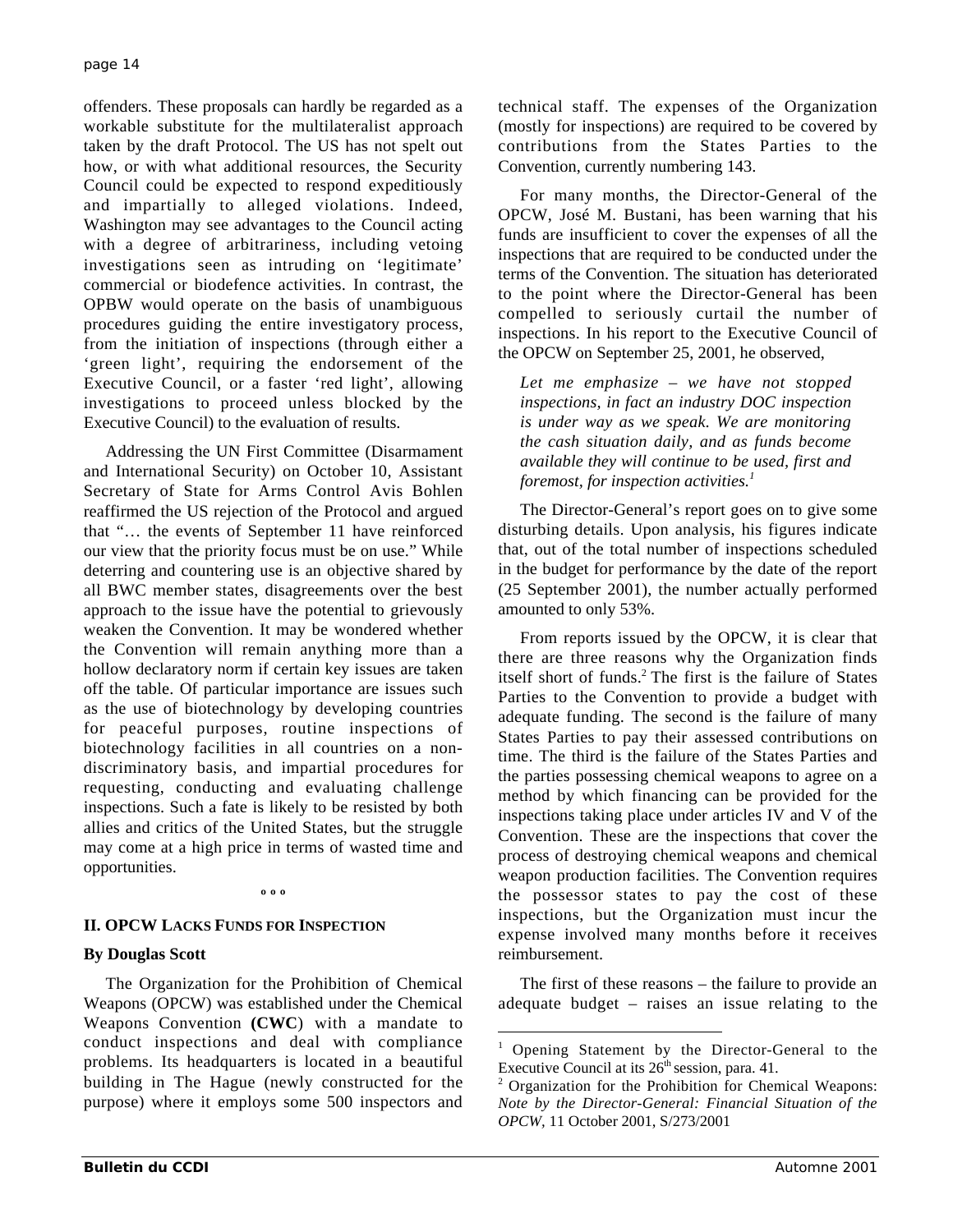manner in which decisions are made by the OPCW – specifically decisions by its two policy-making bodies: the Executive Council – consisting of 41 States Parties – and the Conference of the States Parties (CSP) – consisting of all 143 States Parties.

The last time a decision was taken on the budget was at a meeting of the CSP in May 2001. The figure agreed upon was 61.9 million euros, which represented no net increase (after inflation) over the figure for the previous year.

The majority of the delegations present at the meeting in May were in favour of a higher figure<sup>3</sup> (despite the fact that it would have entailed higher assessed contributions), but it was clear that several countries, including the US, were opposed to any figure beyond 61.9. Those favouring a higher figure, rather than calling for a vote, allowed the matter to be settled by consensus at the figure proposed by the US.<sup>4</sup> (It should be noted that article VIII of the Convention provides for decisions by the Executive Council and the CSP to be made by two-thirds majority vote where consensus cannot be achieved.)

This kind of behaviour is very much in accord with a tradition that has developed within the OPCW whereby all decisions are made by consensus. $5$  In the four-year history of the Organization, there has rarely, if ever, been a case where a vote has been taken in either the CSP or the Executive Council

There are two schools of thought on this matter.<sup>6</sup> There are those who argue that, where an international organization makes a decision of the type that is expected to be implemented, virtually all such decisions should be made by consensus, as otherwise there will likely be trouble with implementation. It is emphasized that most international decision-making bodies apply the rule of consensus almost exclusively – often regardless of the fact that their mandate allows for decisions by a percentage vote.

Others argue that the situation is different in cases where the organization is responsible for administering a treaty. In that context, the organization is duty-bound to do all it can to ensure that the treaty is implemented. In the case of disarmament treaties, implementation needs to be verified through inspections; and inspections are impossible without adequate funding. It is therefore argued that decisions dealing with implementation problems and funding should not be subject to blockage by a small minority – much less by a single State Party. Decisions on those matters should be taken by vote.

Such a principle is easier stated than applied – especially where the decision being blocked is one that would provide adequate funding for inspections and where one of the parties responsible for blocking the decision supplies a large portion of the funding and harbours a large portion of the weapons required to be inspected. Thus, in the current funding crisis within the OPCW, it is no easy thing for the parties favouring increased funding to abandon consensus and exercise their right to call for a vote. They have to remember that one of the blocking parties, if outvoted, is in a position to retaliate and do considerable damage to the Convention. On the other hand, that damage must be weighed against the damage currently being done by allowing a single country to unilaterally control the implementation of the Convention to such an extent that it has succeeded in reducing inspection activities to an intolerable level.

Not an easy call for those favouring increased funding. But unless there are compelling factors that do not appear in the data available to the public, surely the time has come to insist on the Convention being implemented effectively in accordance with its terms.

Insistence on consensus may be appropriate at the stage when countries are adopting general principles for a treaty. But if they conclude that the treaty needs a regime to deal with compliance, they must recognize that decisions within that regime have to be made differently – presumably by some kind of majority vote. Otherwise, the compliance regime could be weakened to the point where its utility becomes questionable.

The OPCW represents the type of institution needed for disarmament treaties generally. For the sake of the future of disarmament, it is vital that a viable modus operandi for such institutions be found.  $\triangleleft$ 

 $\frac{1}{3}$ <sup>3</sup> Author's conversation with Pamela Mills, a researcher with the Harvard-Sussex Program, who attended the meeting of the CSP in May 2001. Her information was gathered from conversations in the corridor, since the public was not admitted to the closed sessions where all the effective discussions occurred.

<sup>4</sup> CBW Conventions Bulletin, No. 52, p. 6.

<sup>&</sup>lt;sup>5</sup> At meetings where the rule of consensus is being followed, decisions are made only when they can be adopted without objection.

<sup>&</sup>lt;sup>6</sup> The issue is the subject of an ongoing debate within the Markland Group.